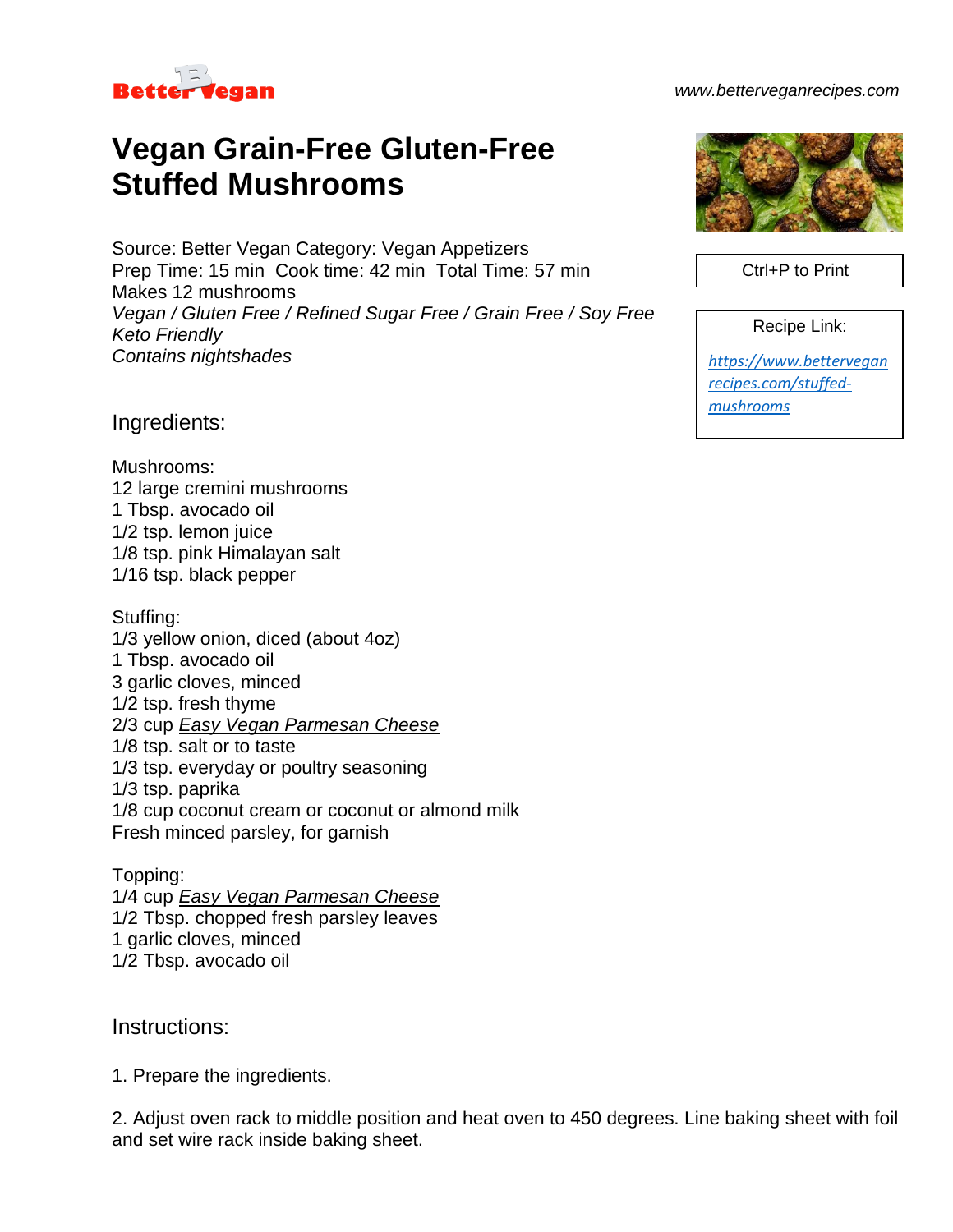

3. Remove stems from mushrooms. Crumble stems and set aside.

4. Toss mushrooms with oil, lemon juice, 1/8 teaspoon salt and 1/16 teaspoon pepper in a bowl. Arrange mushrooms gill side up on rack and roast until juices are released, about 10 minutes. Turn caps over and roast until mushrooms are well browned, about 7 minutes.

5. While mushrooms are roasting, prepare the stuffing. Place reserved mushroom stems into the food processor outfitted with an S-blade and process until finely minced. Transfer to bowl. Place onion and garlic to food processor and finely mince as well. Add to bowl with stems.

6. Heat 1 tablespoons avocado oil in a large skillet over medium heat until shimmering. Add garlic, onion, mushroom stems and thyme and cook until tender, 8-10 minutes.

7. Add 2/3 cup Easy Vegan Parmesan Cheese, 1/8 teaspoon salt, everyday or poultry seasoning, and paprika, and saute until fragrant.

8. Remove from heat and whisk in coconut cream or milk.

9. Prepare topping: mix parsley, garlic and oil in bowl. Stir 1/4 cup Easy Vegan Parmesan Cheese into oil mixture to coat and mix well. Set aside.

10. Remove baking sheet from oven. Flip roasted mushrooms gill side up and cool slightly (mushrooms will shrink significantly as they cook). There will be more liquid accumulated in the mushrooms. Flip them again gill side down and let sit for about 5 minutes to allow the extra water to drain. Carefully spoon the stuffing into the mushrooms, packing them tightly.

11. Using teaspoon, carefully place some topping on top of each mushroom. Arrange mushrooms (topping side up) on rack. Bake until filling is hot, and topping is golden brown, about 10 minutes. Cool about 5 minutes, garnish with parsley and serve.

#### Notes:

Mushrooms shrink significantly as they cook, so choose larger "stuffer mushrooms".

The mushrooms can be roasted and stuffed up to 3 days in advance, but don't put the topping on until you are ready to heat and serve the mushrooms. Store stuffed mushrooms, stuffing side up, on a paper towel-lined plate in the refrigerator, covered tightly with plastic wrap. The topping can be refrigerated separately for up to 3 days.

Equipment needed:

Food processor Baking sheet Wire rack